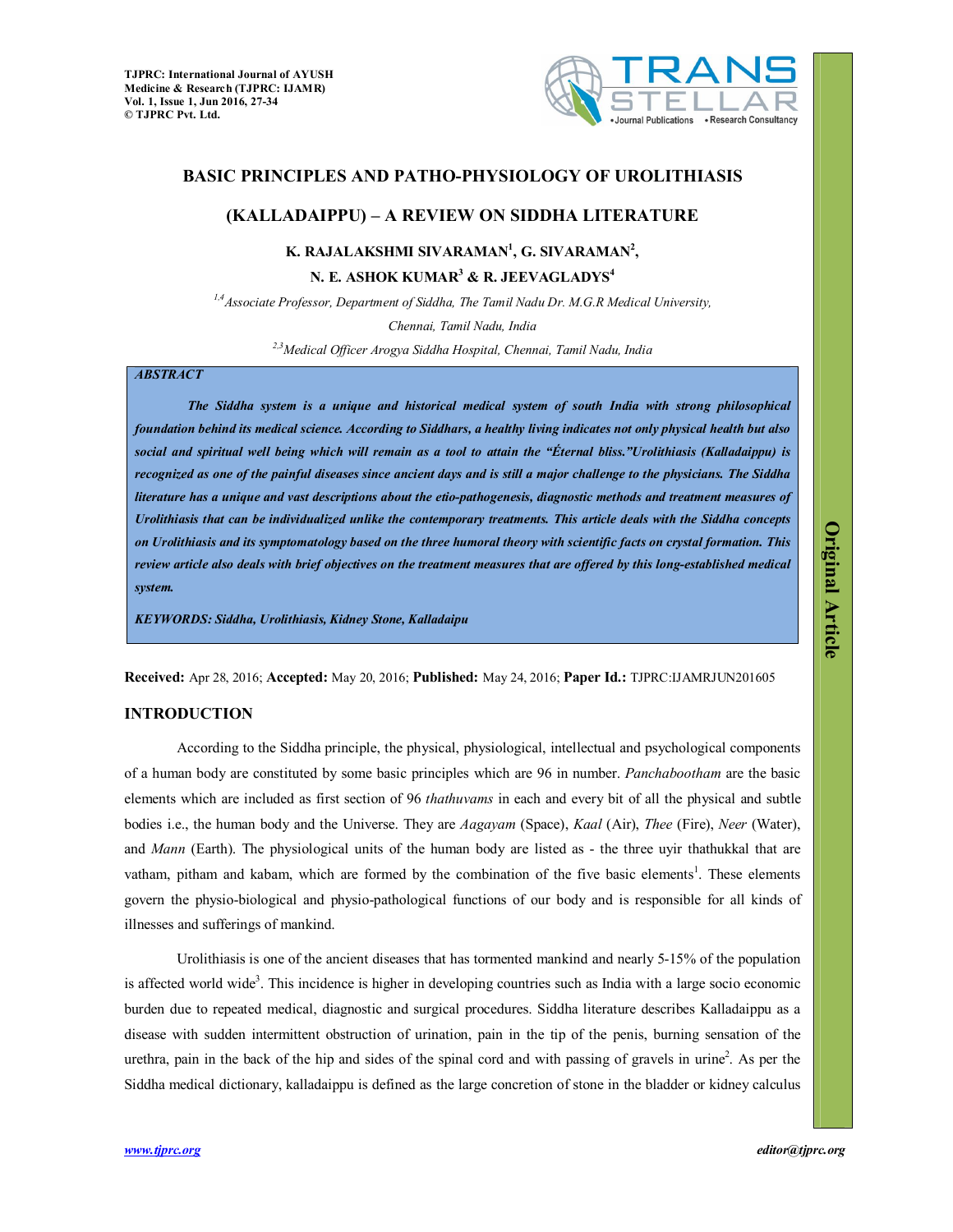or gravel which results in difficulty in passing urine<sup>3</sup>. This article deals with the etiology, pathogenesis and humoral alteration of Kalladaippu which in turn would pave way for the systematic treatment approach for the management of Urolithiasis in Siddha system of medicine.

#### **Siddha Literatures on Kalladaippu**

In *Yugi vaidhya chinthamani 800*, one of the works of *Yugimunivar,* Kalladaippu is dealt under the chapter *Kalladaippuroga nithanam*. Yugi documented the sequential order of dissemination of knowledge of Kalladaippu from Lord *Siva* to till *Yugi* for the benefit of the people living in the world. There are literature evidences available in Theran and Agathiyar works which speaks about Kalladaippu<sup>4</sup>.

### **Three Biological Humours**

The 96 fundamental principles operating in human body is mainly conditioned by the three Humours, viz. vaatham, pitham and kabham called as Uyir Thathukkal (also called Trithodam or Mukkutram) and the seven physical constituents viz. Saaram (Plasma), Senneer (Blood), Oon (Muscle), Konzhuppu (Adipose tissue), Enbu (Bone), Moolai (Marrow) and Sukkilam (Reproductive tissue) called as Udal Thathukkal<sup>5</sup>.

## **Uyir Thathukkal (Vatham, Pitham and Kabam)**

The physiological function in the body is mediated by three Humours- Vatham, Pitham, and Kabam. Which are said to are said to occupy the lower, middle and upper parts of the body respectively and maintain their integrity and function. Vatham is formed by the basic elements space and air. Pitham is formed by fire and Kabam is formed by earth and water. If these three functions normally, health is maintained.

Vatham occupies pelvis and rectum; pitham stomach and internal viscera and Kabam occupies lungs, throat and head. Vatham is concerned with the principle of propulsion, growth, neurological and intellectual functions of the body. Pitham is responsible for digestion, metabolism, secretions of enzymes and hormones, colouring of skin, temperature and mood regulation. Kapham is connected with the lubrication and moisture and reduction of heat and provision of physical strength and vigor<sup>5</sup>.

The Siddha medicine has been claimed to revitalize  $\&$  rejuvenate the metabolic dysfunctions in organs that cause the disease and maintains the normalcy of the bio regulating forces namely Vatham, pitham  $\&$  kabam<sup>6</sup>.

### **Urolithiasis and Role of Vatham**

Vatham is the most important bioregulating force among the three humours. As it is the main driving force of other two humours and the seven Udal thathus and excretion of all the waste products out of the body. Though the seat of vatham is below the naval, the organs such as the urinary bladder, intestine, pelvis, umbilicus, thigh, bone, skin, nerve endings, joints, musculature and hair root have the predominance of vatham. Among the 10 types of vatham namely Pranan, Abanan, Viyanan, Uthanan, Samanan, Nagan, Koormn, Kirukaran, Devathathan and Dhananjeyan, the "Abana Vayu" or the "Abanan" is of utmost importance as it is the downward regulating force for the excretion of feces, urine, flatus, semen, menstruation and parturition. When abanan is impaired, it results in the disease of bladder, Anorectal region, diseases of uterus and urinary diseases and Urolithiasis. In urolithiasis abanan is affected alon with pranan and viyanan which are responsible for the painful symptoms of the disease<sup>7</sup>.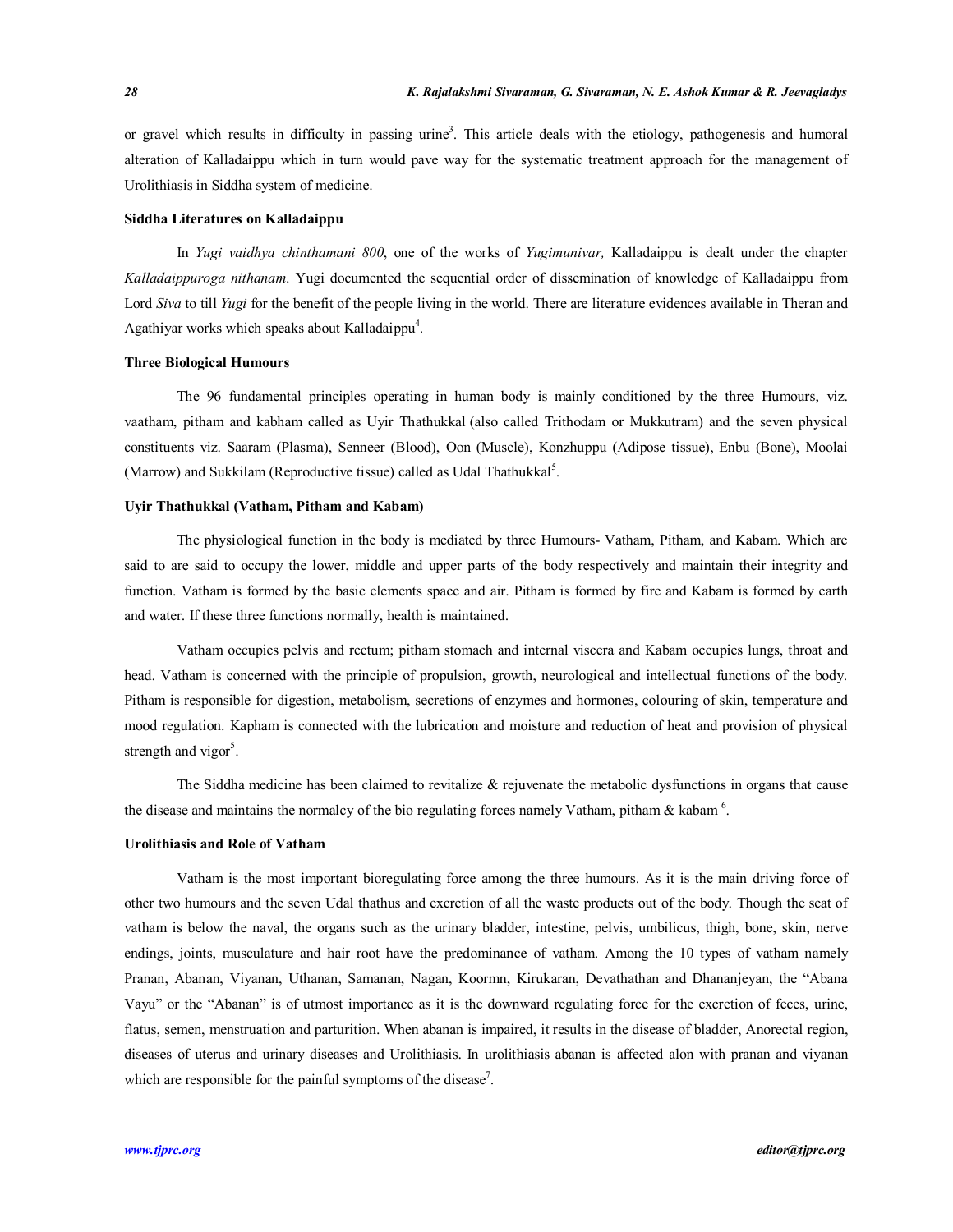#### **Etiological Factors of kalladaippu as per** *Yugi*

Yugi in his Vaidhya chinthamani describes about various etiological factors of Urolithiasis (Kalladaippu) such as seasonal influence (mudhuvenil and karkalam), Habiat (Neithal and mullai), excessive intake of foods with salty, sour and bitter taste and controlling the natural urges or reflexes such as urine and semen which are the constituents of Abana vayu that is responsible for the downward flow of vatham controlling these reflexes $8$ .

#### **Classification of (Urolithiasis) Kalladaippu as per Siddha Texts**

In *Yugi vaidhya chinthamani,* urological disorders are classified into two categories such as *Neerinai perukkal noi*—where the urination will be in excess and *Neerinai arukkal noi*—where as the urine output will be reduced. The disease Kalladaippu is placed under Neerinai arukkal noi (Oligurial diseases) in the text "Theran Karisal. Based on the three dhosa theory Yugi classified Kalladaippu into four types such as Vatha Kalladaippu, Pitha Kalladaippu, Slethuma Kalladaippu and Thontha Kalladaippu<sup>8</sup>.

## **Scientific Analysis of Siddha Pathology on Kalladaippu**

Alterations in diet and lifestyle causes the vitiation of the Vatha humour for sufficiently enough time which can further cause the imbalance in either of the other two humours and hence *Pitham* is also deranged resulting in Urolithiasis (Figure 1). *Vali* is responsible for dryness and *Azhal* is responsible for the heat. Thus the urine is concentrated and thereby the crystal grows and aggregation takes place in the urinary passage. *Abanan* one the component of ten *Vayu,* is strongly responsible to expel the deposits that will be automatically washed out in urine. If Abanan is not strong enough, the deposited material will not be expelled and pave way for renal stones**<sup>3</sup>** .



**Figure 1: Siddha Pathology of Kalladaippu –Scientific Aspects**

The derangement of components of vatham (*Abanan, Pranan, Vyanan)* causes dryness, obstruction in the urinary passage. Moreover *Vatham* is responsible for maintenance of 14 reflexes including micturition. Therefore body pain, pricking pain in external genitalia and constipation seen in Urolithiasis (*Kalladaipu)* due to the altered *Vatham* humour. *Pitham* has direct link with urine as cited in the text "*pitham siruneeril adangum*". Therefore the symptoms of excessive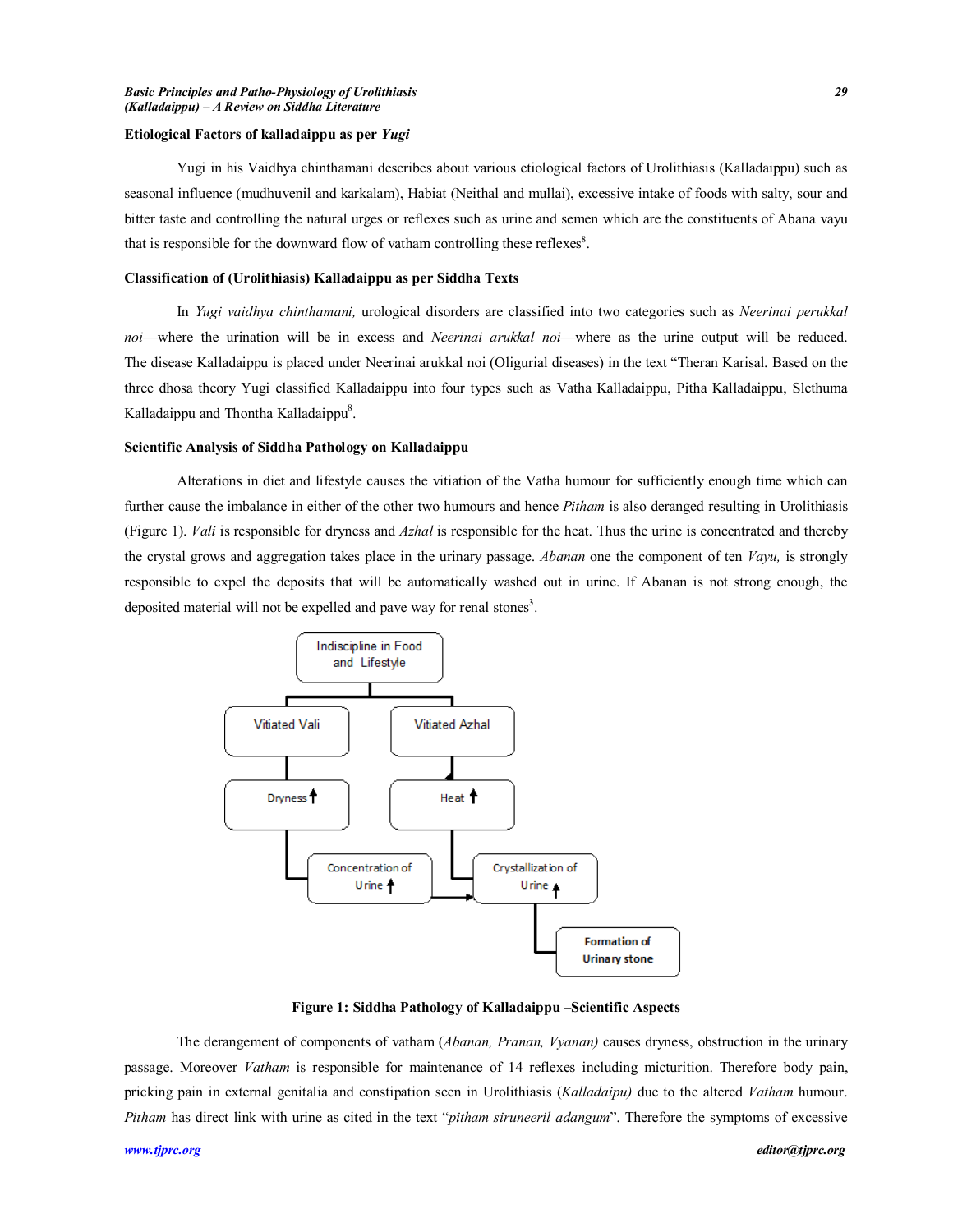perspiration, darkened yellow urine, reddened urine seen in Kalladaipu is due to elevated *pitham* humour. Decreased kapham humour prones the body constitution to dryness and heat which are the characters of vatham and pitham. All these derangements create the alterations in biochemical parameters of kidney function predisposing the individual to the symptoms of urolithiasis<sup>5</sup> as described in table 1 below.

| I<br>۱<br> |  |
|------------|--|
|------------|--|

| S. No | <b>Affected Basic Principles</b>                                                    | <b>Symptoms of Kalladaippu</b>                                                                                      |
|-------|-------------------------------------------------------------------------------------|---------------------------------------------------------------------------------------------------------------------|
| 1.    | <b>Iymboothangal (Five elements)</b><br>Vayu (Air)<br>Thaeyu (Fire)<br>Appu (Water) | Restlessness, swelling in organs, obstruction<br>dryness, heat, burning sensation<br>Increased heat, reddened urine |
| 2.    | (Pentasensors)<br>Iymporigal and Iyampulangal<br>Mei (Skin)                         | koocherithal (goosehair sensation)                                                                                  |
| 3.    | Kanmenthiriyam/Kanmavidayam<br>(Motor organs)<br>Eruvai                             | constipation                                                                                                        |
| 4.    | Dasavayu<br>Pranan<br>Abanan<br>Vyanan<br>Thevathathan                              | Pain, burning sensation symptoms<br>Regional supplying vayu                                                         |
| 5.    | Aasayam<br>Salavasayam<br>Malavasayam<br>Sukkilavasayam                             | Oliguria<br>Constipation<br>Pain and burning sensation in external<br>genitals                                      |

## **Principles of Siddha Diagnosis in Uolithiasis**

The Diagnostic methodology in Siddha system is unique as it is made purely on the basis of clinical observation of the physician. Siddhars investigate the cause of the disease, the signs and symptoms, complications if any, and anatomical (*udal kooru*) changes to arrive at a diagnosis of a disease. They examine both the body and the disease together to arrive at a conclusion regarding the condition or disease. They followed two paths called *Noi naadal,* in simple terms defined as the approach to the disease and *Noi mudal naadal*, which is the determination of etiology of the disease<sup>5</sup>. These diagnostic tools designed by Siddhars, that they can also determine the risk factor and help in early prediction of the illness. The following are the diagnostic methodologies of Urolithiasis in Siddha:

### 1. Yakkai (Body constituent)

Pitha dominants and Vatha dominants are more prone

*"neerum uyarntha sivappagum"* –pitha rogi general characters

*"siruneer porumi kaduthu vizhum*"- vatha rogi general characters

- 2. Naadi (Pulse diagnosis)
- a. *Vathapitha thontham*
- *Valinthathor Vatapithang kobitha*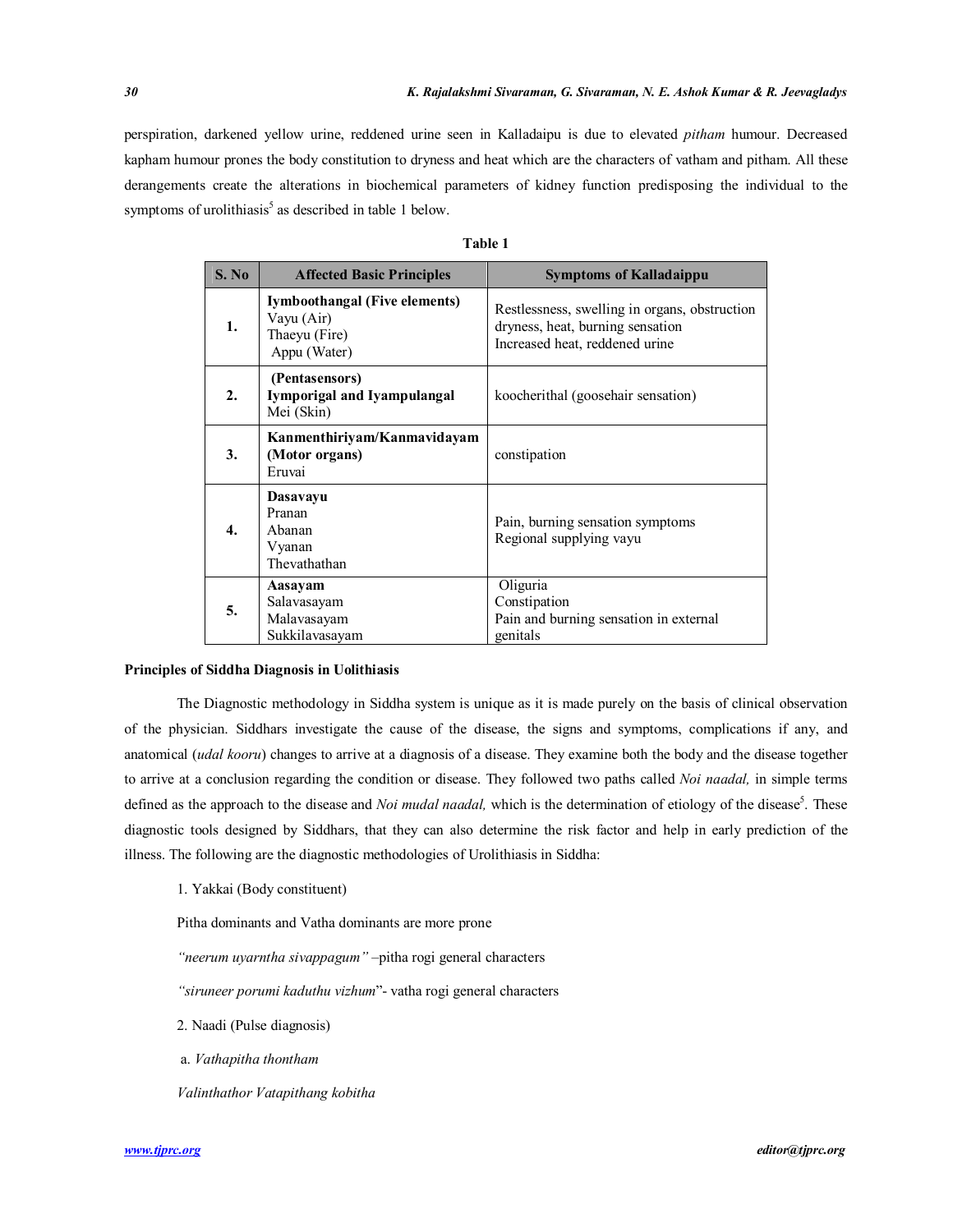*Vanthuperug kallaineer valia daithu - Yugi* b. *Vatha naadi "Neer kirichirangal, megam"* - Sathaga naadi *"Malasalam porumi kattum"* - Kaaviyathin naadi "*Siruthu siruneer veezhum"* - Rathnachurukka naadi c. *Pitha naadi "Pollatha paandudane sivantha neeraam"* - Agathiar naadi d. *Vathapitha thontham "Neeril sivappu malam pidithal urum thathunattam"* - Sathaga naadi *"Siruneer sivanthu kaduthu veezhum"* - Thirattu naadi e. *Vatha miguthiyudan Ushnam* 3. Udal thathu (Bio regulators) *Saram (Plasma)*-affected (decreased condition-fatigue) *Moolai (Marrow)*-affected (increased condition-oliguria) *Venneer(Semen)*-affected(increased condition-urolithiasis) 4. Neerkuri (Examination of urine) "*thayir neer pol izhiyum"* - curd like urine 5. Manikkadai (Wrist circumference)

9 ¼ "neer kaduthu siruthu irangum" - dysuria and stranguria

 $6\frac{3}{4}$  - proned to urolithiasis in 3 years of time

### **Line of Treatment Advocated as per the Siddha Principles**

In Siddha system, there are three kinds of line of treatment is adopted.<sup>12</sup> In Oppurai (Similar action) the cure for illness is employed by the drugs, which stimulates the symptoms similar to those of the disease. Etherurai (Opposite action) is encounterd by those drugs which acts against the diseases and suppress the symptoms. Kalappurai (Mixed action) is by adopting the combination of both Oppurai and Ethirurai methods with care and strengthening the action of the drug or drugs of similar action or opposite action whichever required as per the condition of the disease.

In Urolithiasis, Vatham and Pitham are the two predominant factors which is responsible for the predisposition of stone formation either as individual factors or in combination with each other and at times in association with heat and dryness. So the treatment should be planned towards the settlement of the affected humours as primary goal and secondary objective with medication towards the target action at specific sites and tertiary target to strengthen the system for the prevention of the disease. Medications are to be given to settle down *Abanan* which is vitiated both internally and externally by heat and also to bring down the vitiated Vatham. Therefore medications with coolant property and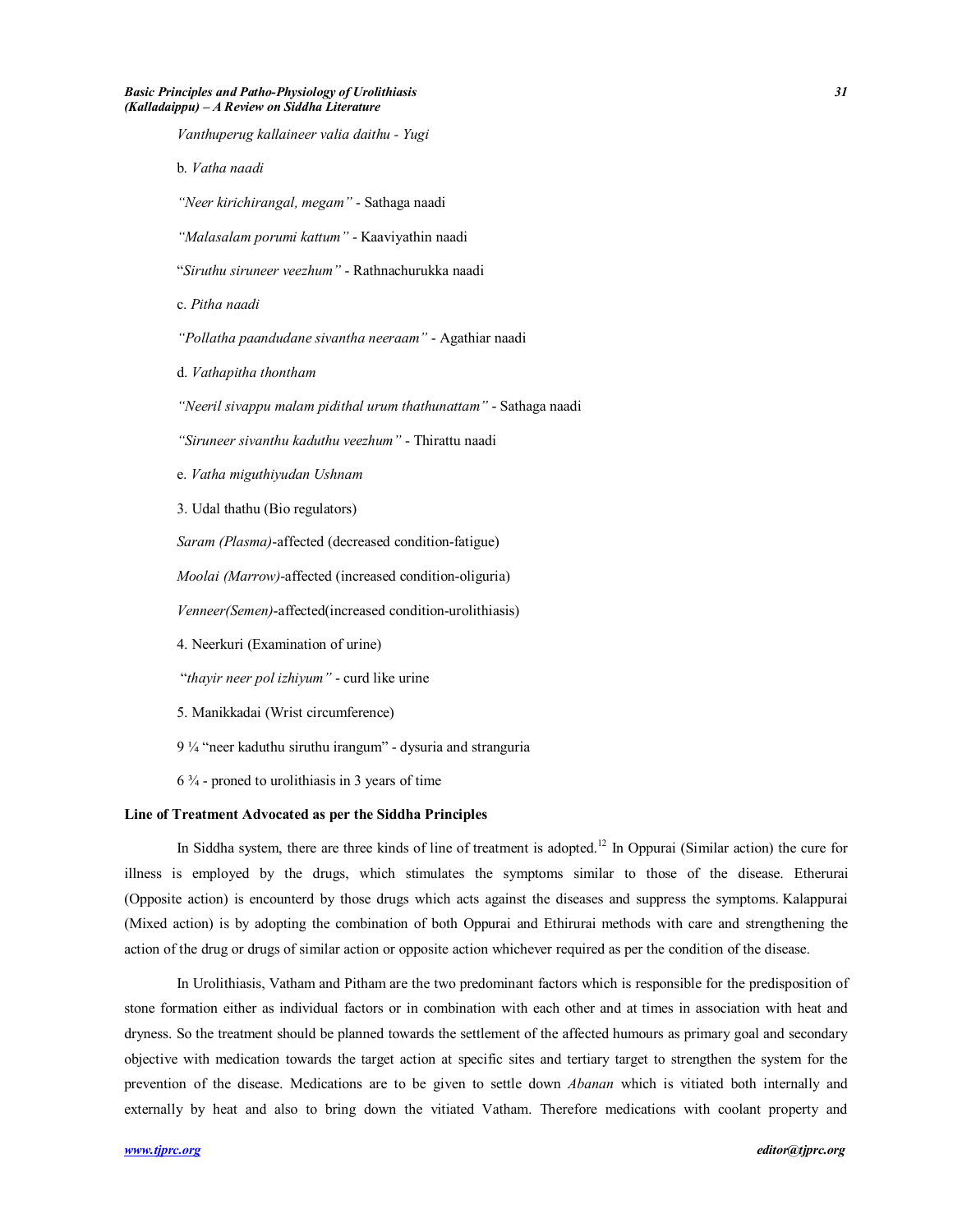medications to trigger, support and restore the suppressed thaathu for normal functioning of the body are prescribed.

*Kazhichal marunthu* (Purgatives): Decoctions and medicated ghee with coolant properties are used to promote purgation to cleanse the colon bring about a balance of the impaired tridhoshams. Eg: Brammi nei  $-1$  teaspoon daily<sup>3</sup>

## **Kudineer Medicines – Decoctions**

- *Neermulli Kudineer*
- *Nerunjil Kudineer*
- *Sirupeelai Kudineer*

## *Mathiraigal* **– Pills**

- *Kalludaikudori mathirai*
- *Jalotharimani mathirai*
- *Jalamanjari*

## *Chunnam/Parpam*

- *Viraal meen thalaikkal parpam*
- *Vediuppu chunnam*
- *Palagarai Parpam*
- *Sangu parpam*
- *Silasathu parpam*
- *Nandukkal Parpam*

### *Chenduram*

- *Vedi annabedhi*
- *Vediuppu chenduram*
- *Velli chenduram*
- *Rasa chenduram.*

## **Diet**

Food plays a pivotal role in determining our daily health and state of mind. The fundamental principle of Siddha "Unavey marunthu" means that Food is medicine. Hence one could primarily aim to neutralize the abnormalities arising in body and mind through proper diet. In Urolithiasis the diet should focus on with the target to promote the urination, washout the urinary bladder and to expel the small stones and gravels from there. The Main course food prepared by using *Kuruvai /manakkathai* rice Greens and vegetables like Mullangi (Radish), Vasalai keerai (Spinach), Keeraithandu (Amaranth stem), Valaithandu (Bananapith), avarai(Bean), vendai (Ladies finger) etc., are advised for Kalladaippu patients<sup>3</sup>.